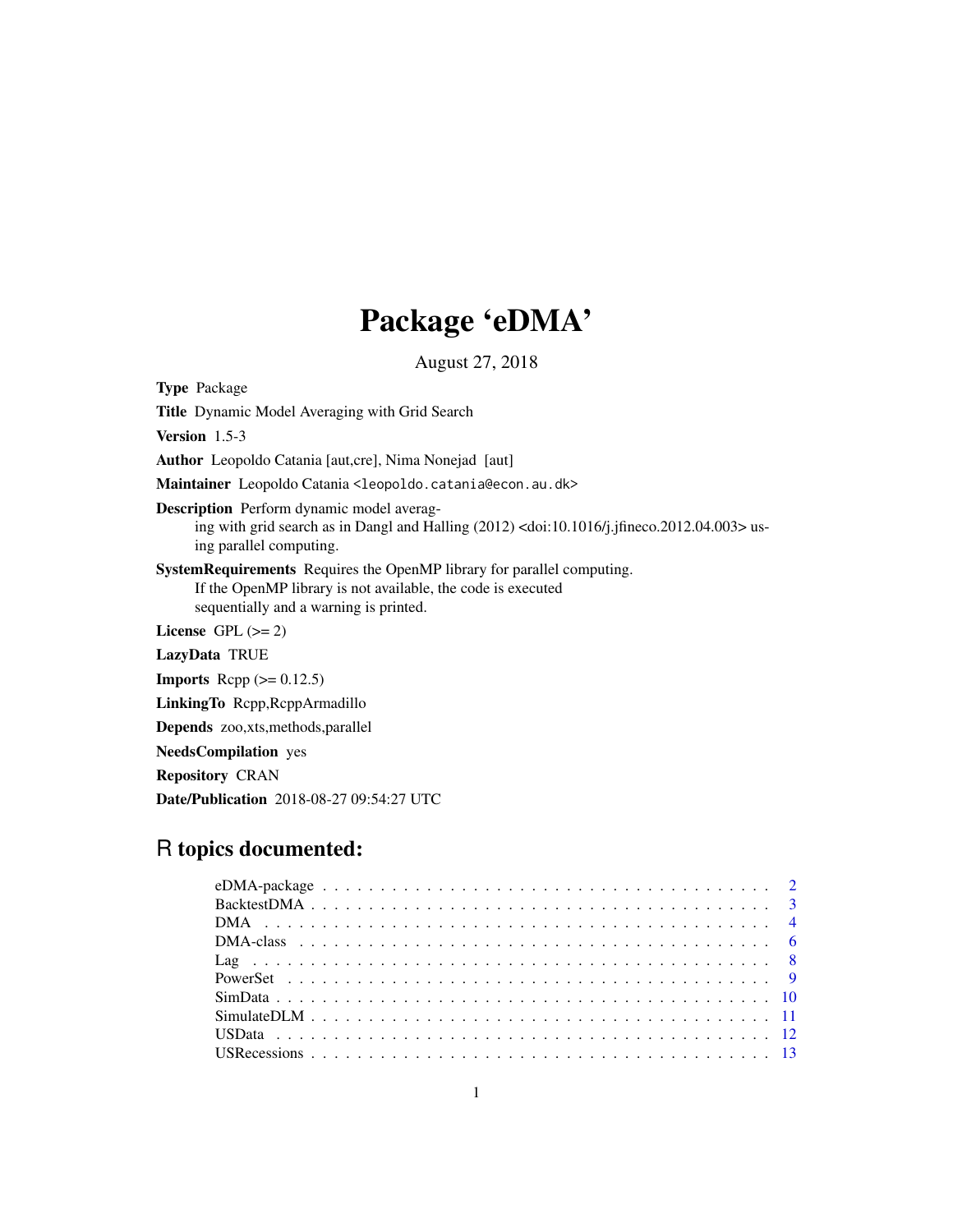#### <span id="page-1-0"></span>**Index** [15](#page-14-0)

#### Description

Perform Dynamic Model Averaging with modifications introduced in Dangl and Halling (2012) using parallel computing.

#### Details

| Package: | eDMA       |
|----------|------------|
| Type:    | Package    |
| Version: | $1.5 - 3$  |
| Date:    | 2018-27-08 |
| License: | $GPL (=2)$ |

#### Author(s)

Leopoldo Catania & Nima Nonejad

Maintainer: Leopoldo Catania <leopoldo.catania@uniroma2.it>

#### References

Raftery, Adrian E., Miroslav Karny, and Pavel Ettler. "Online prediction under model uncertainty via dynamic model averaging: Application to a cold rolling mill." Technometrics 52.1 (2010): 52- 66.

Catania, Leopoldo, and Nima Nonejad (2018). "Dynamic Model Averaging for Practitioners in Economics and Finance: The eDMA Package." Journal of Statistical Software, 84(11), 1-39. doi: [10.186](http://doi.org/10.18637/jss.v084.i11)37/ [jss.v084.i11.](http://doi.org/10.18637/jss.v084.i11)

Dangl, Thomas, and Michael Halling. "Predictive regressions with time-varying coefficients." Journal of Financial Economics 106.1 (2012): 157-181.

Raftery, Adrian E., David Madigan, and Jennifer A. Hoeting. "Bayesian model averaging for linear regression models." Journal of the American Statistical Association 92.437 (1997): 179-191.

Harrison, Jeff, and Mike West. Bayesian Forecasting & Dynamic Models. Springer, 1999.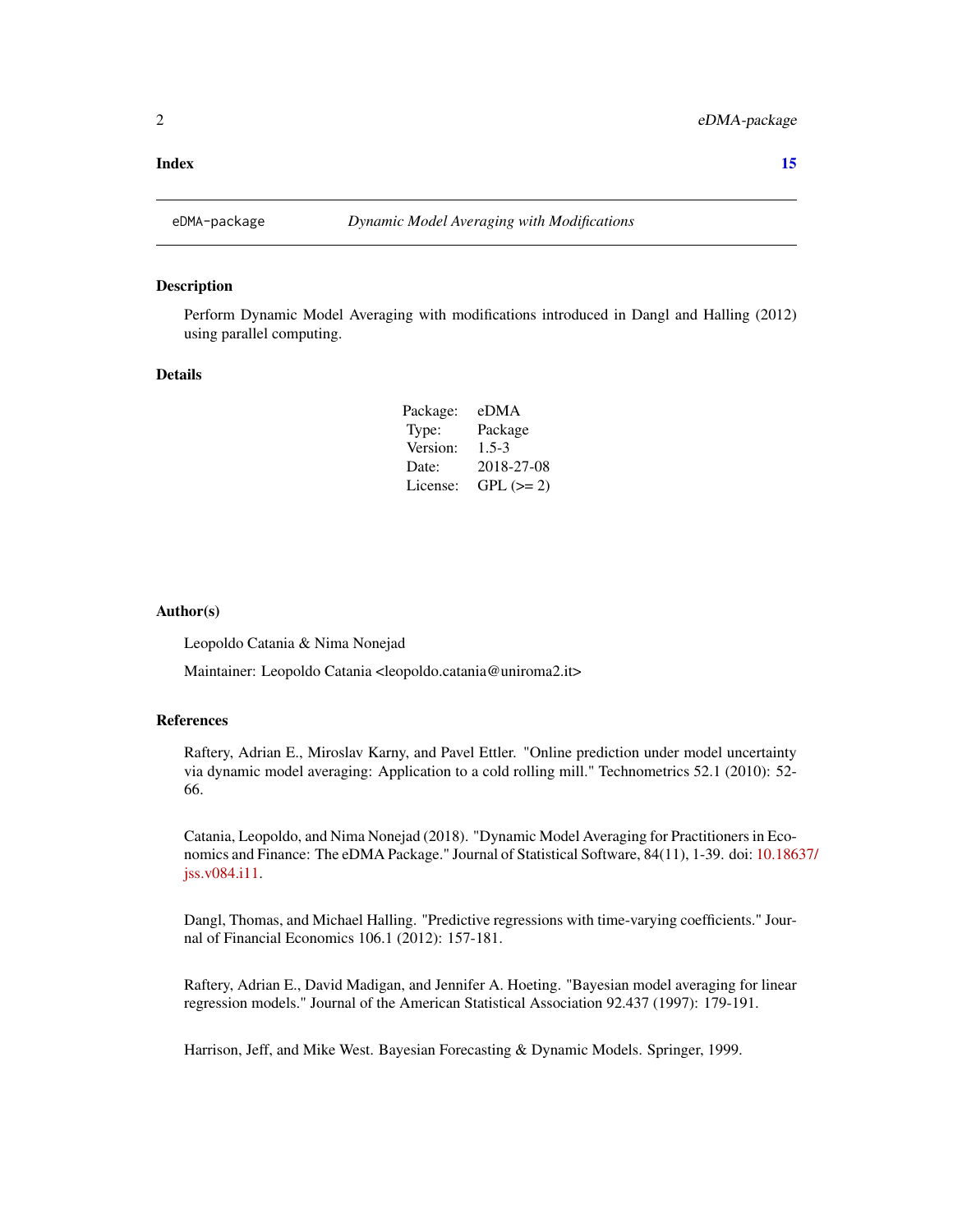#### <span id="page-2-0"></span>BacktestDMA 3

#### See Also

[DMA](#page-3-1)

#### Examples

```
library(eDMA)
## load data
data("USData")
## do DMA, keep the first three predictors fixed and the intercept
Fit <- DMA(GDPDEF ~ Lag(GDPDEF, 1) + Lag(GDPDEF, 2) + Lag(GDPDEF, 3) +
            Lag(ROUTP, 1) + Lag(UNEMP, 1), data = USData, vDelta = c(0.9, 0.95, 0.99),
             vKeep = c(1, 2, 3, 4)
```
Backtest measures for Dynamic Model Averaging and comparison *with Dynamic Model Selection*

#### Description

Backtest measures for Dynamic Model Averaging and comparison with Dynamic Model Selection. This function evaluates the out of sample performance of DMA and compare it with DMS.

#### Usage

```
BacktestDMA(object, iBurnPeriod = NULL)
```
#### Arguments

| object      | an object of the class DMA-class, created using the function DMA.                      |
|-------------|----------------------------------------------------------------------------------------|
| iBurnPeriod | An integer indicating the length of the burn-in period. By default iBurnPeriod = NULL. |
|             | If iBurnPeriod = NULL then one third of the total sample is used as the burn-in        |
|             | in period and a warning is printed.                                                    |

#### Details

The function returns a matrix with Mean Squared Error (MSE), Mean Absolute Error (MAD) and Predictive Likelihood for DMA and DMS using the predictions during the out-of-sample period.

#### Value

An object of the class matrix.

#### Author(s)

Leopoldo Catania & Nima Nonejad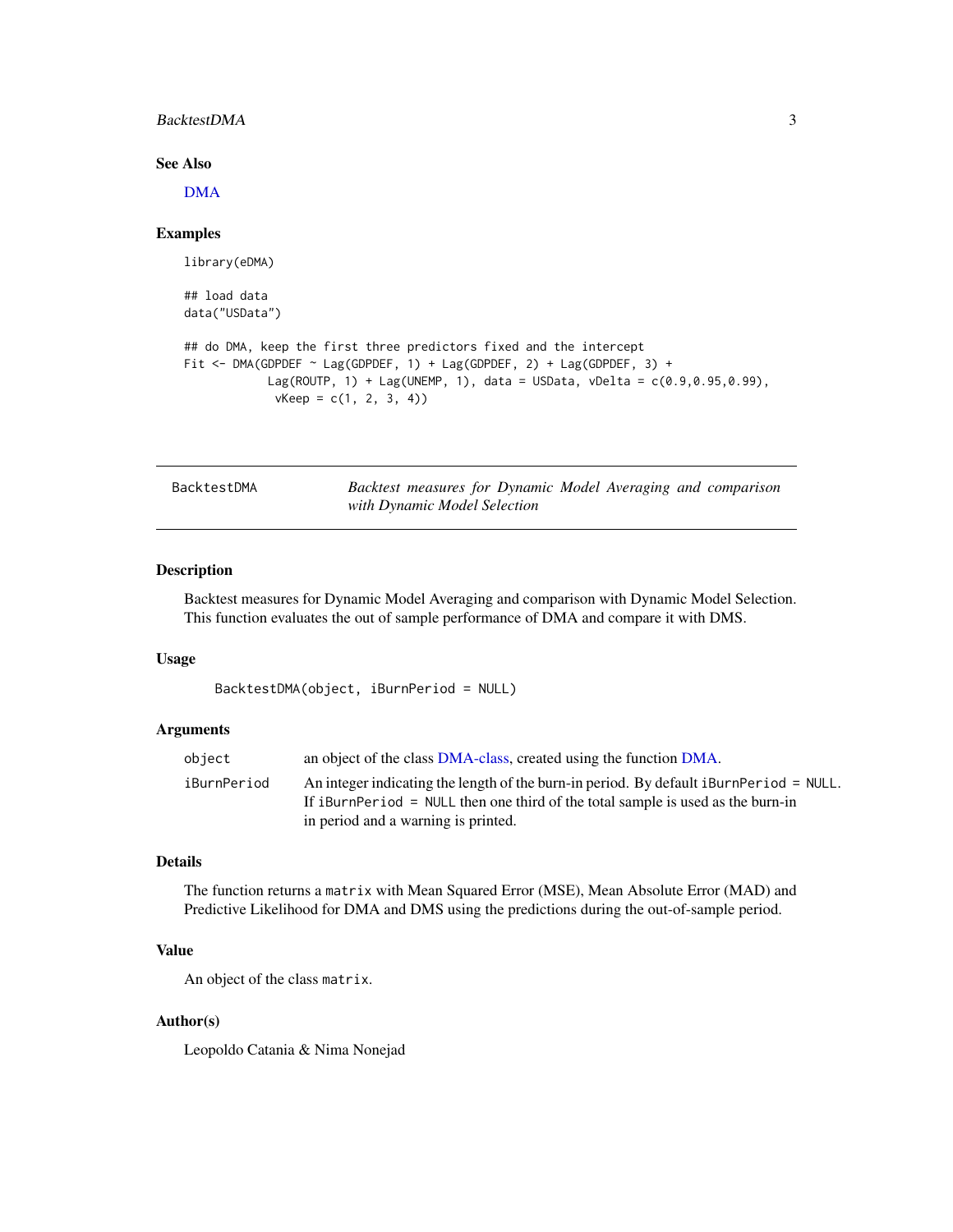#### Examples

```
library(eDMA)
## load data
data("USData")
## do DMA, keep the first three predictors fixed and the intercept
Fit <- DMA(GDPDEF ~ Lag(GDPDEF, 1) + Lag(GDPDEF, 2) + Lag(GDPDEF, 3) +
           Lag(ROUTP, 1) + Lag(UNEMP, 1), data = USData, vDelta = c(0.9, 0.95, 0.99),
            vKeep = c(1, 2, 3)BacktestDMA(Fit, iBurnPeriod = 32)
```
<span id="page-3-1"></span>DMA *Perform Dynamic Model Averaging*

#### Description

Implements the Dynamic Model Averaging procedure with the possibility of also performing averaging over a grid of foregetting factor values

#### Usage

```
DMA(formula, data, vDelta = c(0.9, 0.95, 0.99), dAlpha = 0.99,
    vKeep = NULL, bZellnerPrior = FALSE, dG = 100, bParallelize = TRUE,
    i\text{Cores} = \text{NULL}, \text{dbeta} = 1.0
```
#### Arguments

| formula | an object of class formula (or one that can be coerced to that class): a symbolic<br>description of the model to be fitted.                                                                                                                                                                                                                                                                                                                                                                                   |
|---------|---------------------------------------------------------------------------------------------------------------------------------------------------------------------------------------------------------------------------------------------------------------------------------------------------------------------------------------------------------------------------------------------------------------------------------------------------------------------------------------------------------------|
| data    | an object of the class data.frame, (or object coercible by as.data.frame to a data<br>frame) containing the variables in the model. It can also be an object of the<br>classes ts, xts or zoo. If this is the case, the time information is used in the<br>graphical representation of the results. The last observation of the dependent<br>variable can be equal to NA. This is the case when a series of length $T$ is available<br>but the user wants to have predictions for time $T + 1$ , see Details. |
| vDelta  | D x 1 numeric vector representing the the grid of values of $\delta$ . By default<br>$vDelta = c(0.9, 0.95, 0.99).$                                                                                                                                                                                                                                                                                                                                                                                           |
| dAlpha  | numeric variable representing $\alpha$ . By default dA1pha = 0.99.                                                                                                                                                                                                                                                                                                                                                                                                                                            |
| vKeep   | numeric vector of indices representing the predictors that must be always in-<br>cluded in the models. The combinations of predictors that do not include the<br>variables declared in $v$ Keep are automatically discarded. The indices must be<br>consistent with the model description given in formula, i.e., if the first and the                                                                                                                                                                        |

<span id="page-3-0"></span>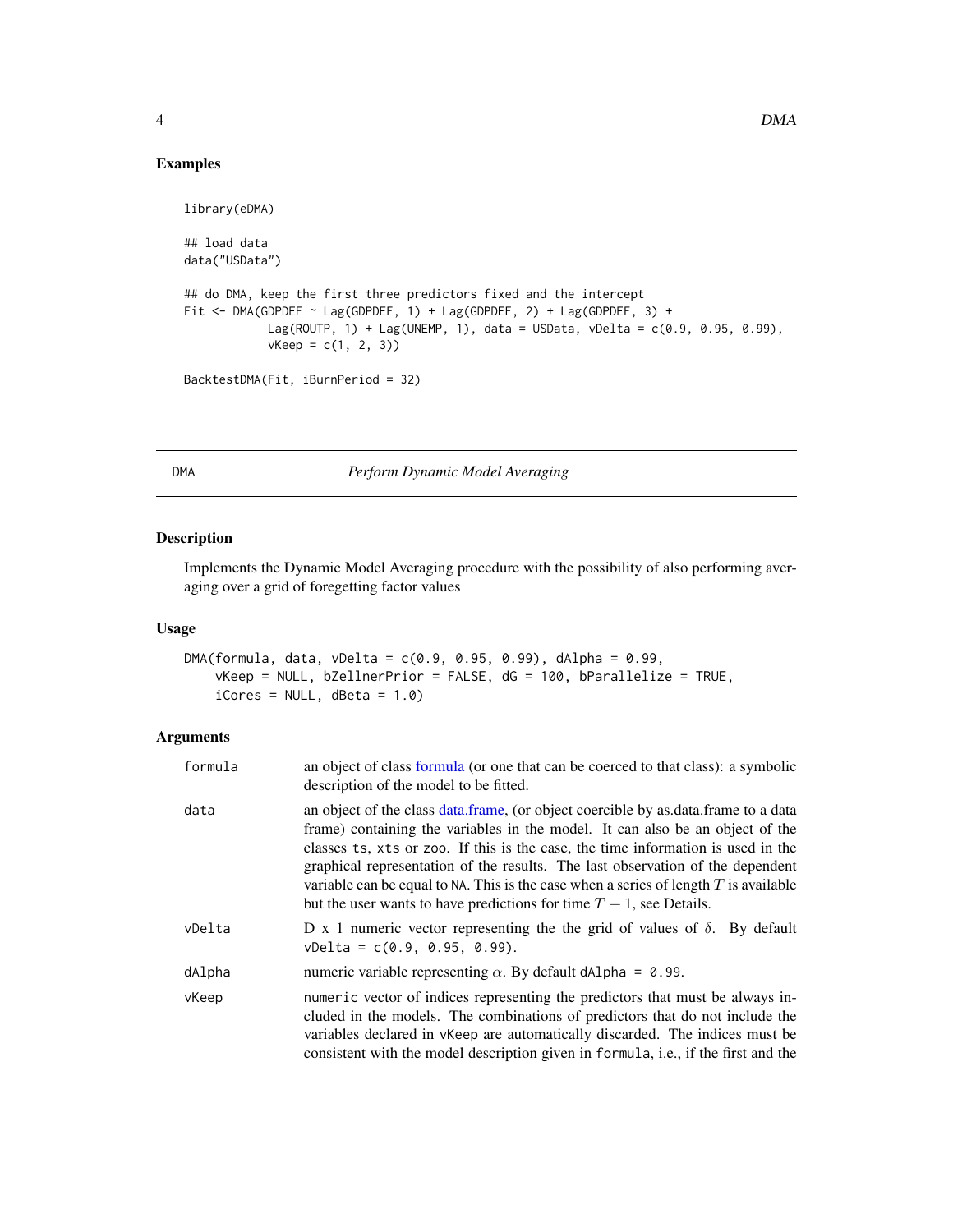<span id="page-4-0"></span>

|               | fourth variables always have to be included, then we must set $vKeep=c(1, 4)$ .<br>Note that, the intercept (if not removed from formula) is always in the first<br>position. It can also be a character vector indicating the names of the predic-<br>tors if these are consistent with the provided formula. If $v$ Keep = "KS" the<br>"Kitchen Sink" formulation is adopted, i.e., all the predictors are always in-<br>cluded, see, e.g., Paye (2012). By default all the combinations are considered,<br>i.e. $v$ Keep = NULL. |
|---------------|-------------------------------------------------------------------------------------------------------------------------------------------------------------------------------------------------------------------------------------------------------------------------------------------------------------------------------------------------------------------------------------------------------------------------------------------------------------------------------------------------------------------------------------|
| bZellnerPrior | Boolean variable indicating whether the Zellner prior should be used on the<br>coefficients at time $t=0$ . Default = FALSE.                                                                                                                                                                                                                                                                                                                                                                                                        |
| dG            | numeric variable equal to 100 by default. If bZellnerPrior = TRUE this<br>represent the variable 'g' in Eq. (4) of Dangl Halling (2012). Otherwise, if<br>bZellnerPrior = FALSE it represents the scaling factor for the variance co-<br>variance matrix of the normal prior for $\theta_0$ , i.e. $\theta_0 \sim N(0, dG^*I)$ where I is the<br>identity matrix.                                                                                                                                                                   |
| bParallelize  | Boolean variable indicating whether to use multiple processors to speed up the<br>computations. By default bParallelize = $TRUE$ .                                                                                                                                                                                                                                                                                                                                                                                                  |
| iCores        | integer indicating the number of cores to use if bParallelize $=$ TRUE. By<br>default all but one cores are used. The number of cores is guessed using the<br>detectCores() function from the parallel package.                                                                                                                                                                                                                                                                                                                     |
| dBeta         | integer indicating the forgetting factor for the measurement variance, see Prado<br>and West (2010) pp. 132 and Beckmann and Schussler (2014).                                                                                                                                                                                                                                                                                                                                                                                      |
|               |                                                                                                                                                                                                                                                                                                                                                                                                                                                                                                                                     |

#### Details

There might be situations when the practitioner desires to predict  $T + 1$  conditional on observation till time  $T$  in a true out-of-sample fashion. In such circumstances the user can substitute the future value of the dependent variable with an NA. This way, the code treats the last observation as missing and does not perform backtesting or updating of the coefficients. However, the filter provides us with the necessary quantities to perform prediction. The predicted value  $y_{T+1} = E[y_T + 1|F_T]$ as well as the predicted variance decomposition can then be extracted using the [getLastForecast](#page-5-2) method. The other quantities that can be extracted, for example via the [as.data.frame](#page-0-0) method, will ignore the presence of the last NA and report results only for the fist  $T$  observations.

See Catania and Nonejad (2016) for further details.

#### Value

An object of the class DMA, see [DMA-class.](#page-5-1)

#### Author(s)

Leopoldo Catania & Nima Nonejad

#### References

Beckmann, J., & Schussler, R. (2014). Forecasting Equity Premia using Bayesian Dynamic Model Averaging (No. 2914). Center for Quantitative Economics (CQE), University of Muenster.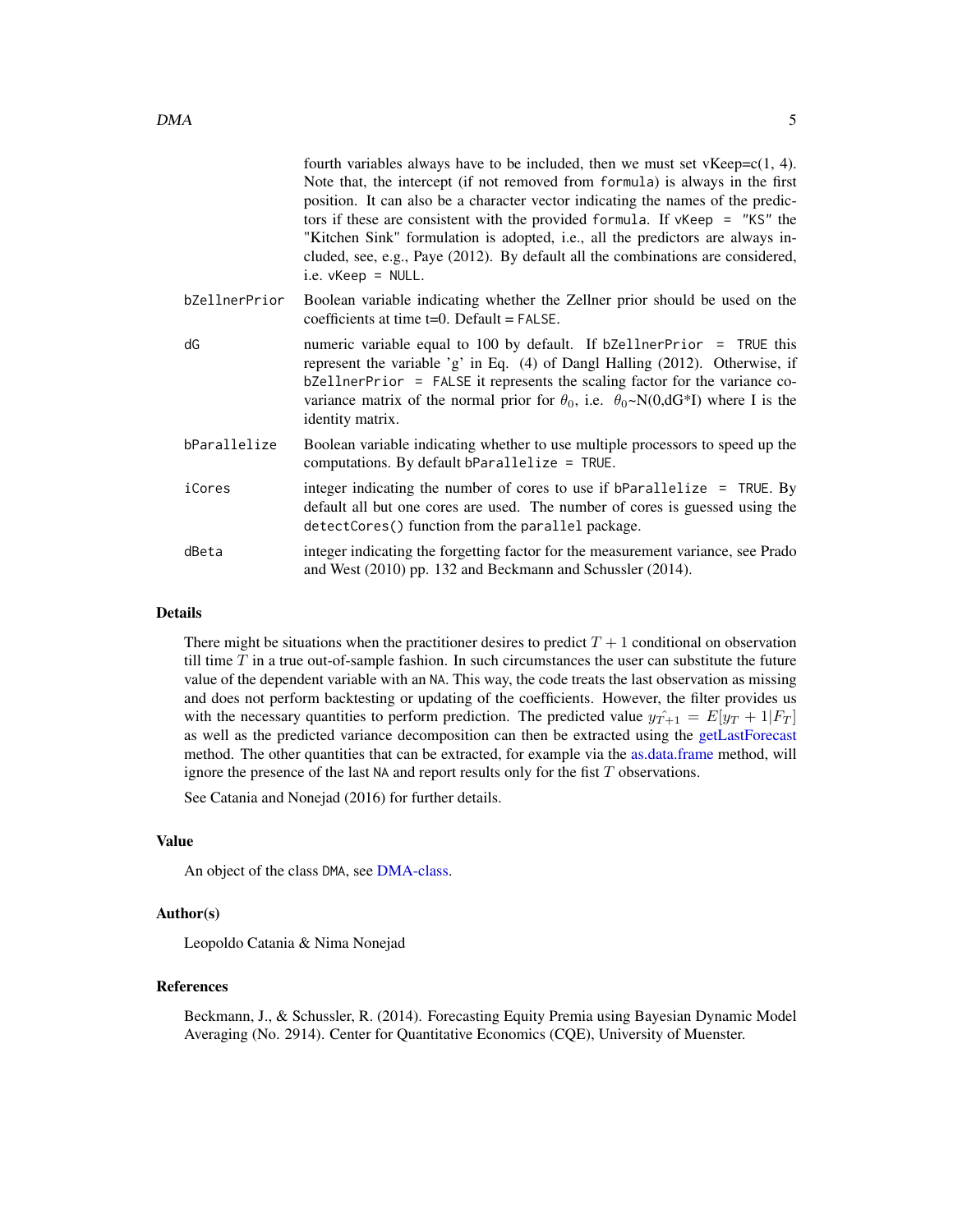<span id="page-5-0"></span>Dangl, T., & Halling, M. (2012). Predictive regressions with time–varying coefficients. *Journal of Financial Economics*, 106(1), 157–181. doi: [10.1016/j.jfineco.2012.04.003.](http://doi.org/10.1016/j.jfineco.2012.04.003)

Catania, Leopoldo, and Nima Nonejad (2018). "Dynamic Model Averaging for Practitioners in Economics and Finance: The eDMA Package." Journal of Statistical Software, 84(11), 1-39. doi: [10.186](http://doi.org/10.18637/jss.v084.i11)37/ [jss.v084.i11.](http://doi.org/10.18637/jss.v084.i11)

Paye, B.S. (2012). 'Deja vol': Predictive Regressions for Aggregate Stock Market Volatility Using Macroeconomic Variables.*Journal of Financial Economics*, 106(3), 527-546. ISSN 0304-405X. doi: [10.1016/j.jfineco.2012.06.005.](http://doi.org/10.1016/j.jfineco.2012.06.005) URL [http://www.sciencedirect.com/science/article/](http://www.sciencedirect.com/science/article/pii/S0304405X12001316) [pii/S0304405X12001316](http://www.sciencedirect.com/science/article/pii/S0304405X12001316).

Prado, R., & West, M. (2010). Time series: modeling, computation, and inference. CRC Press.

#### Examples

```
# Code chunk of Catania and Nonejad (2016) Fast Dynamic Model Averaging
# for Practitioners in Economics and Finance: The eDMA Package
library(eDMA)
## load data
data("USData")
## do DMA, keep the first three predictors fixed and the intercept
Fit <- DMA(GDPDEF ~ Lag(GDPDEF, 1) + Lag(GDPDEF, 2) + Lag(GDPDEF, 3) +
            Lag(ROUTP, 1) + Lag(UNEMP, 1), data = USData, vDelta = c(0.9,0.95,0.99),
            vKeep = c(1, 2, 3, 4)
```
Fit

<span id="page-5-1"></span>

DMA-class *class: Class for the DMA class*

#### <span id="page-5-2"></span>Description

Class for the DMA estimate.

#### Objects from the Class

A virtual Class: No objects may be created from it.

#### Slots

model: Object of class "list" Contains information about the DMA specification.

data: Object of class "list" Contains the data given to the [DMA](#page-3-1) function.

Est: Object of class "list" Contains the estimated quantities.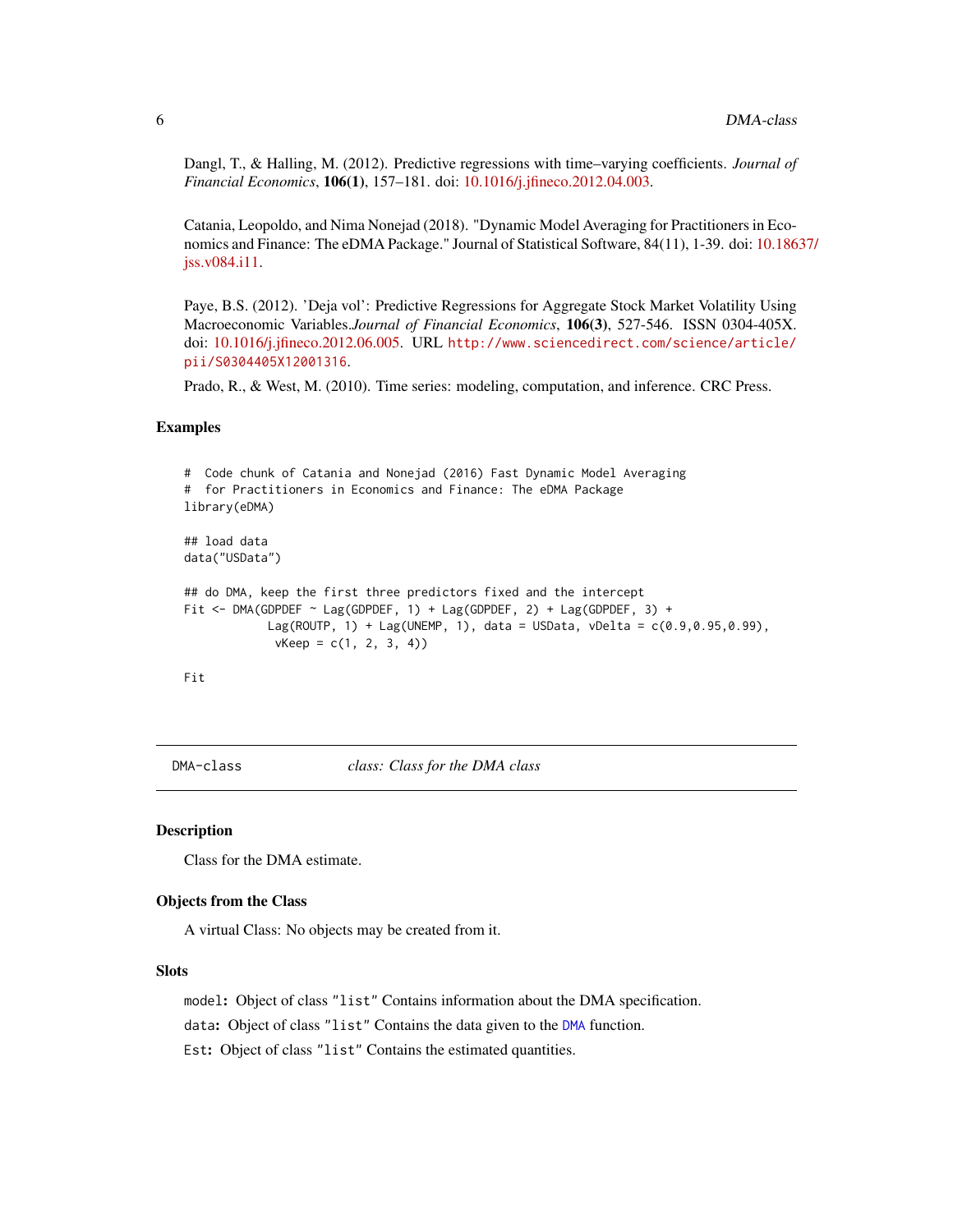#### DMA-class 7

#### Methods

**as.data.frame** signature(object =  $"DMA"$ ): Extracts estimated quantities, (see note).

plot signature( $x =$  "DMA",  $y =$  "missing"): Plots estimated quantities.

show signature(object =  $"DMA"$ ).

- summary signature(object =  $"DMA"$ ): Print a summary of the estimated model. This method accepts the additional argument iBurnPeriod corresponding at the length of the burn-in period. By default iBurnPeriod = NULL, i.e. all the sample is used.
- coef signature(object = "DMA"): Extract the filtered regressor coefficients. This method accepts the additional argument iBurnPeriod corresponding at the length of the burn-in period. By default iBurnPeriod = NULL, i.e. all the sample is used.
- **residuals** signature(object =  $\text{"}$ DMA"): Extract the residuals of the model. This method accepts the additional argument iBurnPeriod corresponding at the length of the burn-in period. By default iBurnPeriod = NULL, i.e. all the sample is used. The additional Boolean argument standardize controls if standardize residuals should be returned. By default standardize = FALSE. The additional argument type permits to choose between residuals evaluated using DMA or DMS. By default type = "DMA".
- inclusion.prob signature(object = "DMA"): Extract the inclusion probabilities of the regressors. This method accepts the additional argument iBurnPeriod corresponding at the length of the burn-in period. By default iBurnPeriod = NULL, i.e. all the sample is used.
- pred.like signature(object = "DMA"): Extract the predictive log-likelihood series. This method accepts the additional argument iBurnPeriod corresponding at the length of the burn-in period. By default iBurnPeriod = NULL, i.e. all the sample is used. The additional argument type permits to choose between predictive likelihood evaluated using DMA or DMS. By default type  $=$  "DMA".
- getLastForecast signature(object = "DMA"): If the last observation of the dependent variable was NA, i.e. the practitioner desidered to predict  $Y_{T+1}$  having a sample of length T (without backtesting the result), this method can be used to extract the predicted value  $y_T + 1 =$  $E[y_{T+1}|F_T]$  as well as the predicted variance decomposition according to Equation (12) of Catania and Nonejad (2016).

#### Note

The as.data.frame() method permits to extract several estimated quantities. It accepts the two additional arguments: which with possible values:

- mincpmt: Posterior inclusion probabilities of the predictors.
- vsize: Expected number of predictors (average size).
- mtheta: Filtered estimates of the regression coefficients.
- mpmt: Posterior probability of the degree of instability.
- vyhat: Point forecasts.
- vLpdfhat: Predictive log-likelihood.
- vdeltahat: Posterior weighted average of delta.
- mvdec: representing the y\_t variance decomposition. The function returns a T x 5 matrix whose columns contains the variables.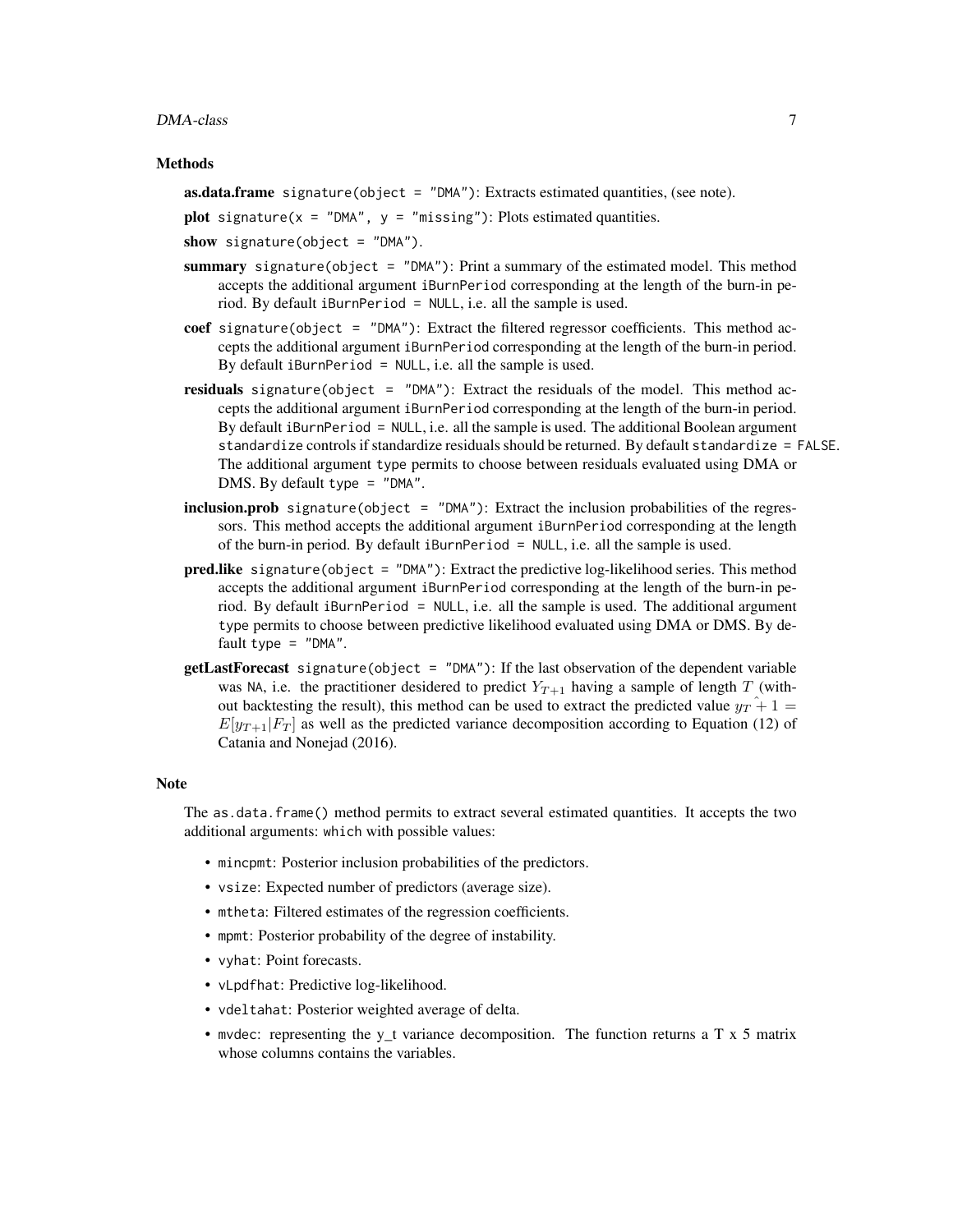- <span id="page-7-0"></span>– vtotal: total variance.
- vobs: Observational variance.
- vcoeff: Variance due to errors in the estimation of the coefficients.
- vmod: Variance due to model uncertainty.
- vtvp: Variance due to uncertainty with respect to the choice of the degrees of time– variation in the regression coefficients.
- vhighmp\_DMS: Highest posterior model probability.
- vhighmpTop01\_DMS: Sum of the 10% highest posterior model probabilities.

and iBurnPeriod which is an integer indicating the length of the burn-in period. For instance, if iBurnPeriod = 50 the first 50 observations are removed from the output. By default iBurnPeriod = NULL meaning that all the observations are returned.

#### Author(s)

Leopoldo Catania & Nima Nonejad

#### References

Catania, Leopoldo, and Nima Nonejad (2018). "Dynamic Model Averaging for Practitioners in Economics and Finance: The eDMA Package." Journal of Statistical Software, 84(11), 1-39. doi: [10.186](http://doi.org/10.18637/jss.v084.i11)37/ [jss.v084.i11.](http://doi.org/10.18637/jss.v084.i11)

#### Lag *Lag a vector or a matrix of observations*

#### Description

Lag a vector or a matrix of observations by iK periods.

#### Usage

Lag(mY, iK)

#### **Arguments**

| mY | a vector or a matrix of observations.    |
|----|------------------------------------------|
| iК | An integer indicating the number of lag. |

#### Details

The function returns a numeric vector or a matrix depending on the class of mY. The dimension of the object is preserved and NA's are introduced for the missing values.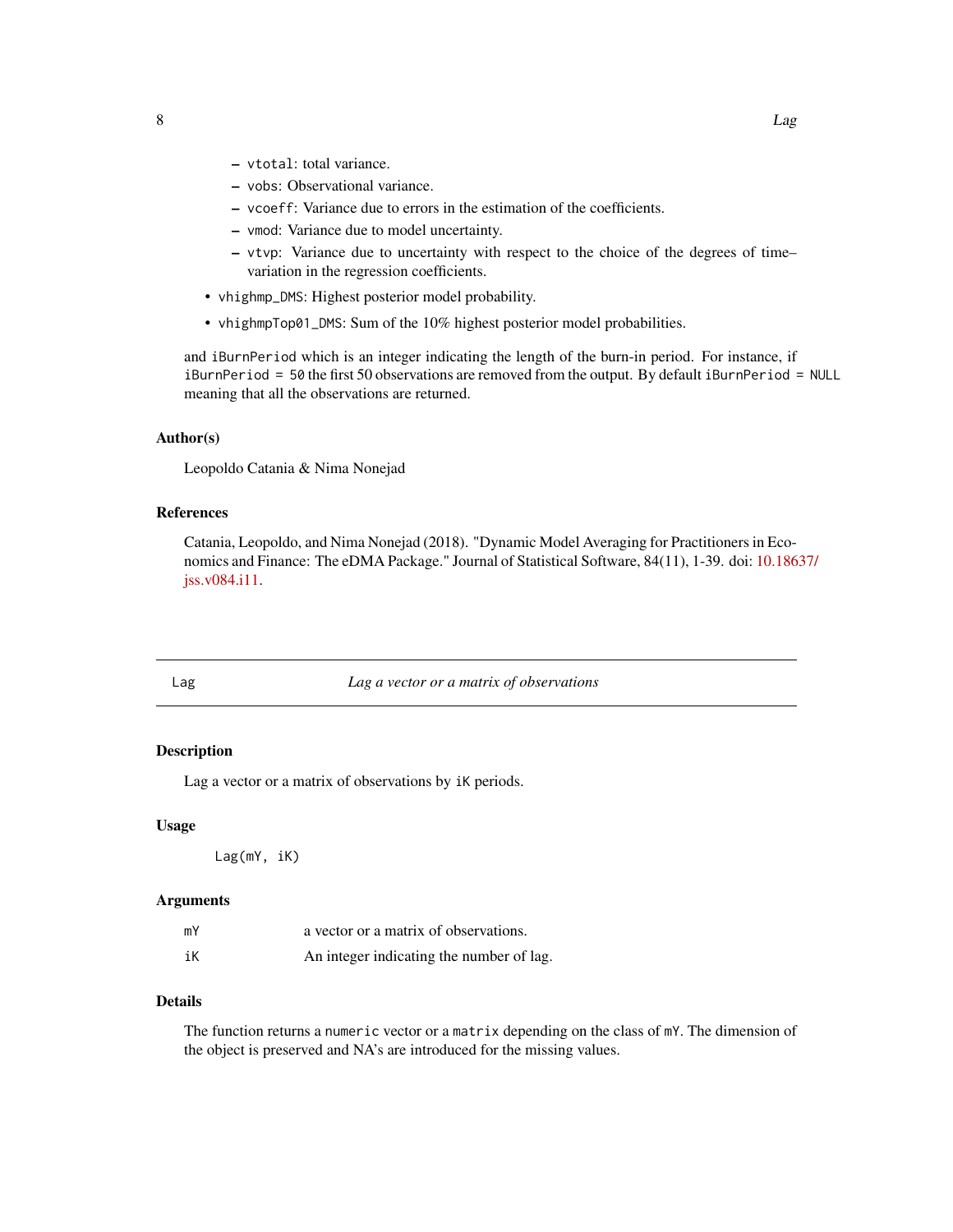#### <span id="page-8-0"></span>PowerSet 99

#### Value

An object of the class numeric or matrix.

#### Author(s)

Leopoldo Catania & Nima Nonejad

#### Examples

```
# Code chunk of Catania and Nonejad (2016) Dynamic Model Averaging
# for Practitioners in Economics and Finance: The eDMA Package
library(eDMA)
## load data
data("USData")
UDData_lagged <- Lag(USData, 1)
```
PowerSet *Build the power set of the values {0,1,2,...,iK}*.

#### Description

Build the power set of the values  $\{0,1,2,...,iK\}$ .

#### Usage

PowerSet(iK)

#### Arguments

iK numeric an integer value indicating the end of the series  $\{0,1,2,...,iK\}$ .

#### Details

The function returns a list of numeric vectors with the indices representing all the 2^iK subsets. The empty subset  $\{\}$  is represented by the numeric( $\emptyset$ ) vector.

#### Value

, 4 An object of the class list.

#### Author(s)

Leopoldo Catania & Nima Nonejad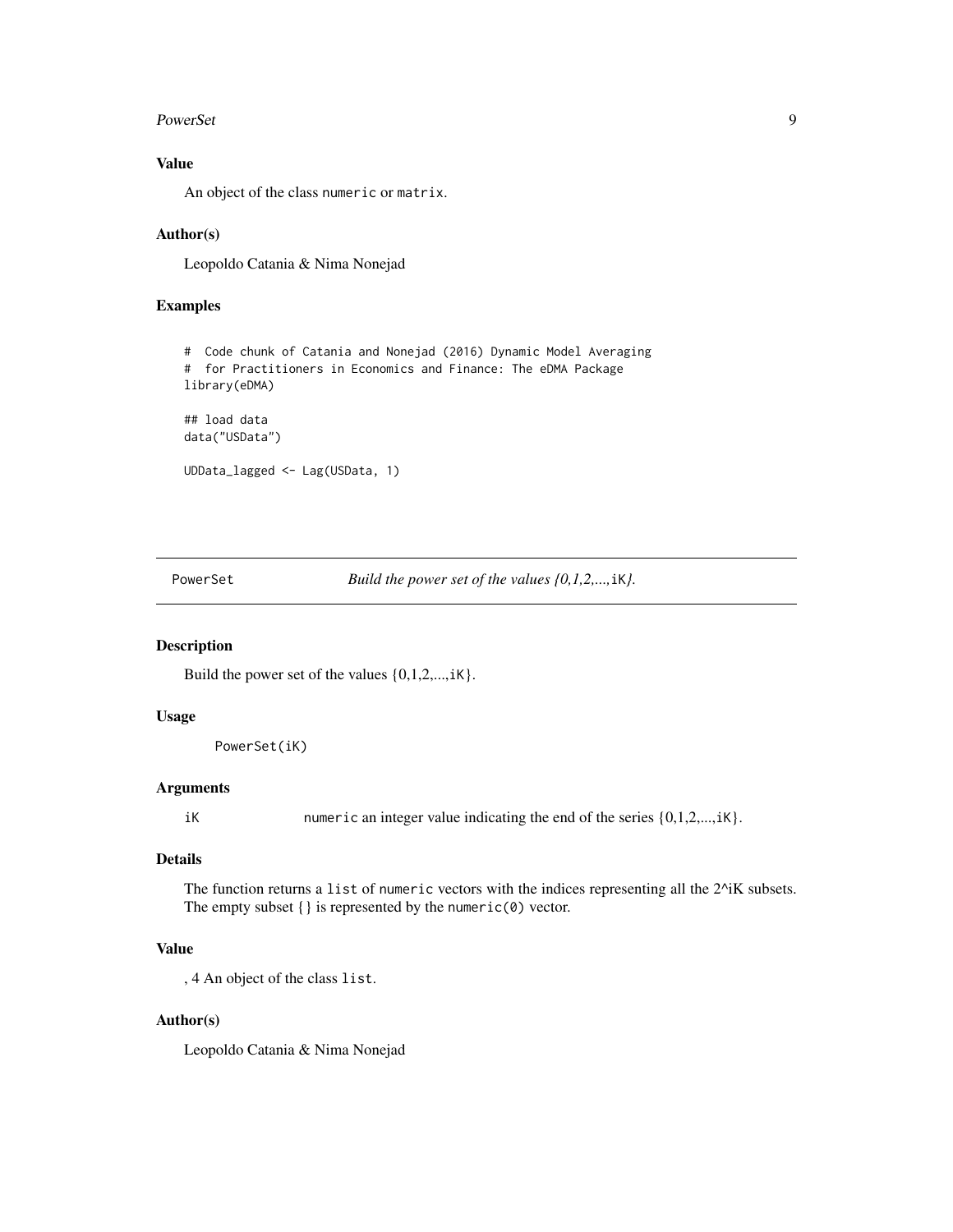#### Examples

library(eDMA) PowerSet(5)

SimData *data: Simulated data from DLM of West and Harrison (1999).*

#### Description

This is the simulated dataset used in Section 4.1 of Catania and Nonejad (2016).

#### Usage

data(USData)

#### Format

A [matrix](#page-0-0) object containing 500 x 6 simulated observations.

#### References

Catania, Leopoldo, and Nima Nonejad (2018). "Dynamic Model Averaging for Practitioners in Economics and Finance: The eDMA Package." Journal of Statistical Software, 84(11), 1-39. doi: [10.186](http://doi.org/10.18637/jss.v084.i11)37/ [jss.v084.i11.](http://doi.org/10.18637/jss.v084.i11)

West, Mike. Bayesian forecasting. John Wiley & Sons, Inc., 1999.

#### Examples

#the data set has been generated as:

```
set.seed(7892)
```

```
iT < -500iK < -3dV <- 0.1
mW < - diag(iK + 1) * 0.01
dPhi <- 1
vBeta@ \leftarrow rep(0, ik + 1)mX \le cbind(1, matrix(rnorm(iT *(iK)), iT, iK))
lOut <- SimulateDLM(iT, mX, vBeta0, mW, dV, dPhi)
vY <- lOut$vY
```
<span id="page-9-0"></span>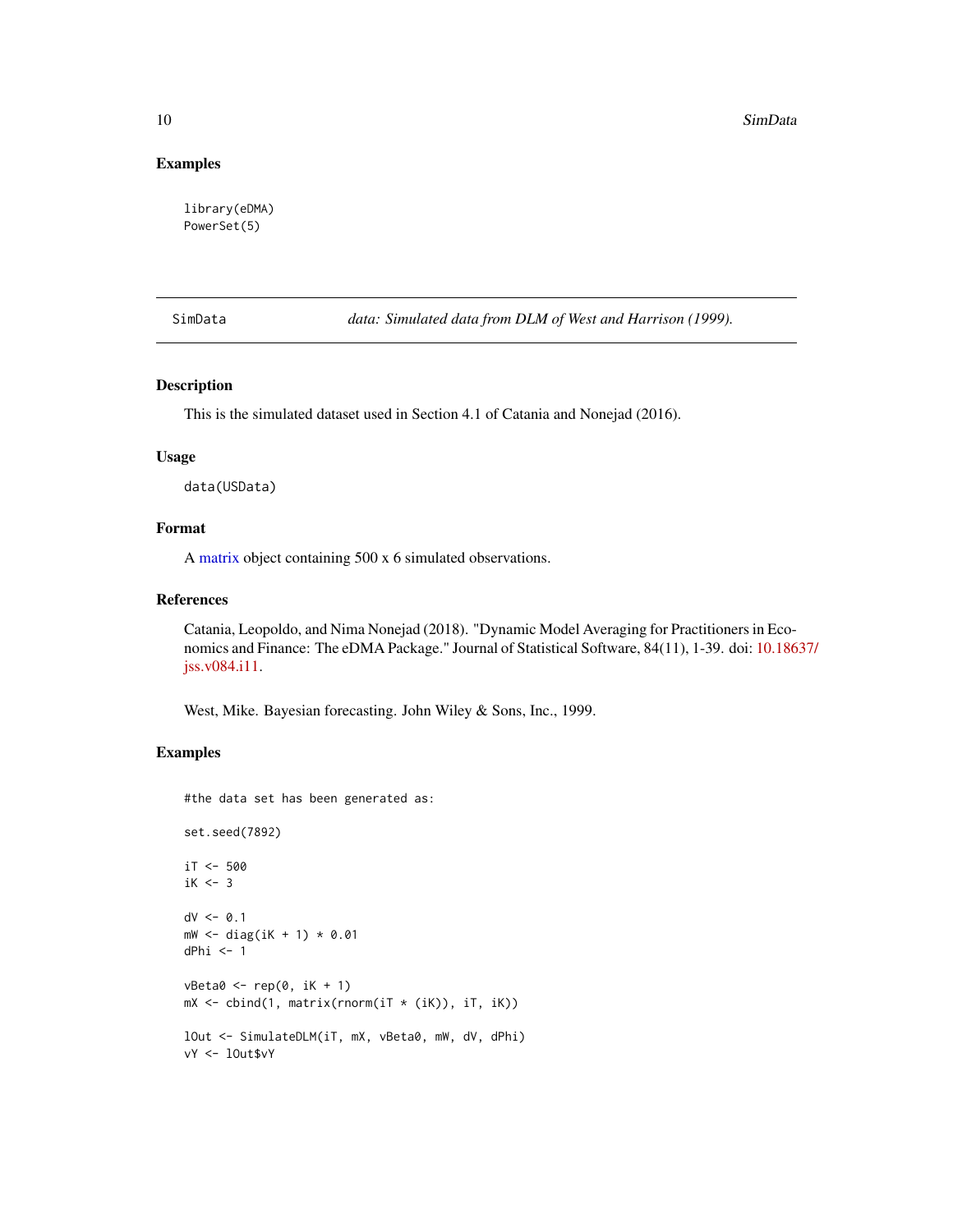#### <span id="page-10-0"></span>SimulateDLM 11

```
mX < -mX[, -1]iK\_Add < -2mX_add <- matrix(rnorm(iT * iK_Add), iT, iK_Add)
SimData \leq cbind(y = vY, mX, mX_add)
colnames(SimData) <- c("y", paste("x", 2:(iK + iK_Add + 1), sep = ""))
```
SimulateDLM *Simulate from DLM of West and Harrison (1999).*

#### Description

Simulate from DLM of West and Harrison (1999), as in Section 2 of Catania and Nonejad (2016).

#### Usage

SimulateDLM(iT, mX, vBeta0, mW, dV, dPhi)

#### Arguments

| iT     | numeric, number of observation to simulate.                                                                                                                                                                     |
|--------|-----------------------------------------------------------------------------------------------------------------------------------------------------------------------------------------------------------------|
| mX     | matrix of dimension $i \in X$ M m where N is the number of covariates.                                                                                                                                          |
| vBeta0 | numeric vector with initial value for the regressor coefficients.                                                                                                                                               |
| mW     | matrix covariance matrix of the state equation.                                                                                                                                                                 |
| dV     | numeric variance of the observation (measurement equation).                                                                                                                                                     |
| dPhi   | numeric value for the autoregressive parameter of the regressors. It imposes<br>that all the regressors have the same autoregressive parameters, if $dPhi = 1$ ,<br>then the regressors evolve as random-walks. |

### Details

The function returns a list of two elements: vY and mBeta. vY is a iT x 1 numeric vector of simulated dependent variables. mBeta is a matrix of dimension iT x ncol(mX) of regressor coefficients.

#### Value

An object of the class list.

#### Author(s)

Leopoldo Catania & Nima Nonejad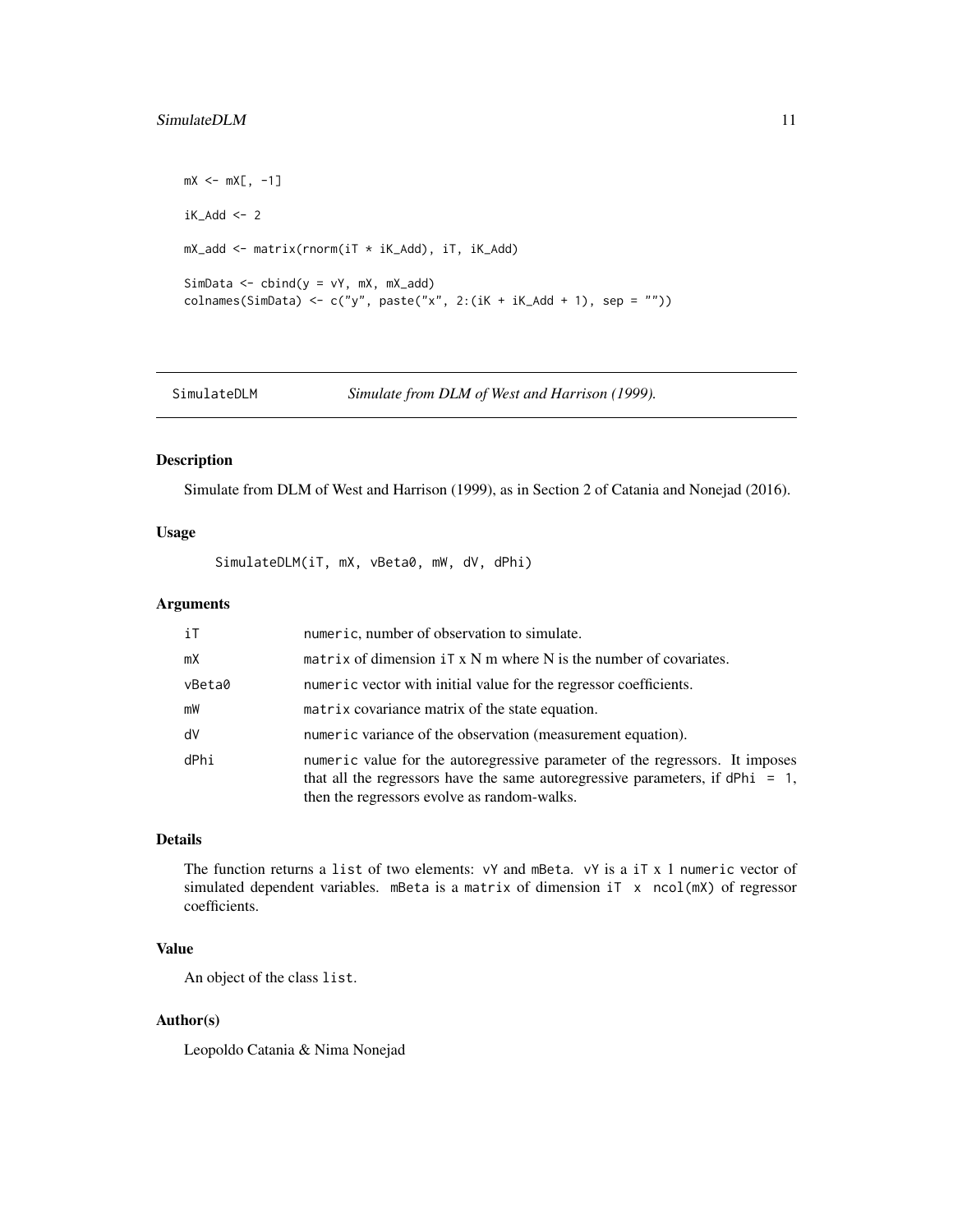#### References

Catania, Leopoldo, and Nima Nonejad (2018). "Dynamic Model Averaging for Practitioners in Economics and Finance: The eDMA Package." Journal of Statistical Software, 84(11), 1-39. doi: [10.186](http://doi.org/10.18637/jss.v084.i11)37/ [jss.v084.i11.](http://doi.org/10.18637/jss.v084.i11)

West, Mike. Bayesian forecasting. John Wiley & Sons, Inc., 1999.

#### Examples

```
set.seed(7892)
iT < -500iK < -3dV < -0.1mW < - diag(iK + 1) * 0.01
dPhi <- 1
vBeta@ \leftarrow rep(0, ik + 1)mX \leftarrow \text{cbind}(1, \text{ matrix}(\text{rnorm}(iT \times (iK)), iT, iK))lOut <- SimulateDLM(iT, mX, vBeta0, mW, dV, dPhi)
vY <- lOut$vY
```
USData *data: Quarterly US inflation and associated predictors*

#### Description

This is the dataset used in Groen et al. (2013) and is downloadable from [http://www.tandfonline.](http://www.tandfonline.com/doi/suppl/10.1080/07350015.2012.727718) [com/doi/suppl/10.1080/07350015.2012.727718](http://www.tandfonline.com/doi/suppl/10.1080/07350015.2012.727718). The variables are: GDPDEF : Quarterly log changes in the Gross Domestic Product implicit price deflator. ROUTP : Real GDP in volume terms. RCONS : Real durable personal consumption expenditures in volume terms RINVR : Real residential investment in volume terms PIMP : Import deflator UNEMP : Unemployment ratio NFPR : Non-farm payrolls data on employment HSTS : Housing starts OIL : Real spot price of oil FOOD : Real food commodities price index RAW : Real raw material commodities price index M2 : The M2 monetary aggregate YL : The level factor

<span id="page-11-0"></span>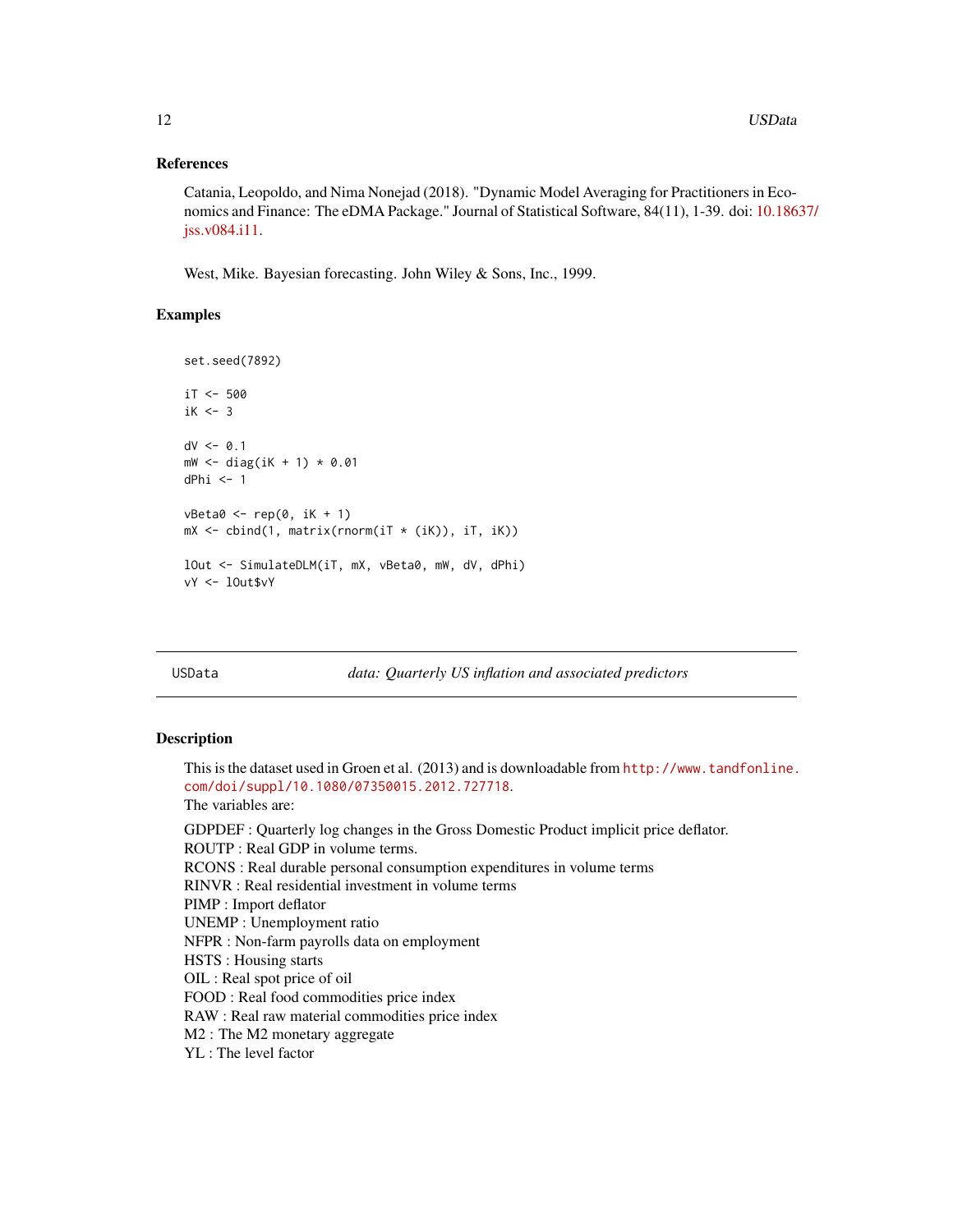#### <span id="page-12-0"></span>USRecessions 13

TS : The slope factor

CS : Curvature factor

MS : One-year ahead inflation expectations that come from the Reuters/Michigan Survey of Consumers.

#### Usage

data(USData)

#### Format

A [xts](#page-0-0) object containing 206x16 observations from from 1960-01-01 to 2011-04-01.

#### References

Groen, Jan JJ, Richard Paap, and Francesco Ravazzolo. (2013) Real–time inflation forecasting in a changing world. *Journal of Business & Economic Statistics*, 31.1 : 29–44.

| USRecessions | data: Dates of U.S. recessions as inferred by GDP-based recession |
|--------------|-------------------------------------------------------------------|
|              | <i>indicator (JHDUSRGDPBR).</i>                                   |

#### Description

Dates of U.S. recessions as inferred by GDP-based recession indicator (JHDUSRGDPBR) downloaded from FRED. <https://fred.stlouisfed.org/series/JHDUSRGDPBR#0>.

From the FRED website:

The series assigns dates to U.S. recessions based on a mathematical model of the way that recessions differ from expansions. Whereas the NBER business cycle dates are based on a subjective assessment of a variety of indicators, the dates here are entirely mechanical and are calculated solely from historically reported GDP data. Whenever the GDP-based recession indicator index rises above 67%, the economy is determined to be in a recession. The date that the recession is determined to have begun is the first quarter prior to that date for which the inference from the mathematical model using all data available at that date would have been above 50%. The next time the GDPbased recession indicator index falls below 33%, the recession is determined to be over, and the last quarter of the recession is the first quarter for which the inference from the mathematical model using all available data at that date would have been below 50%.

#### Usage

data(USData)

#### Format

A [zoo](#page-0-0) object containing 206 observations at quarterly frequency from 1960-Q1 to 2011-Q4.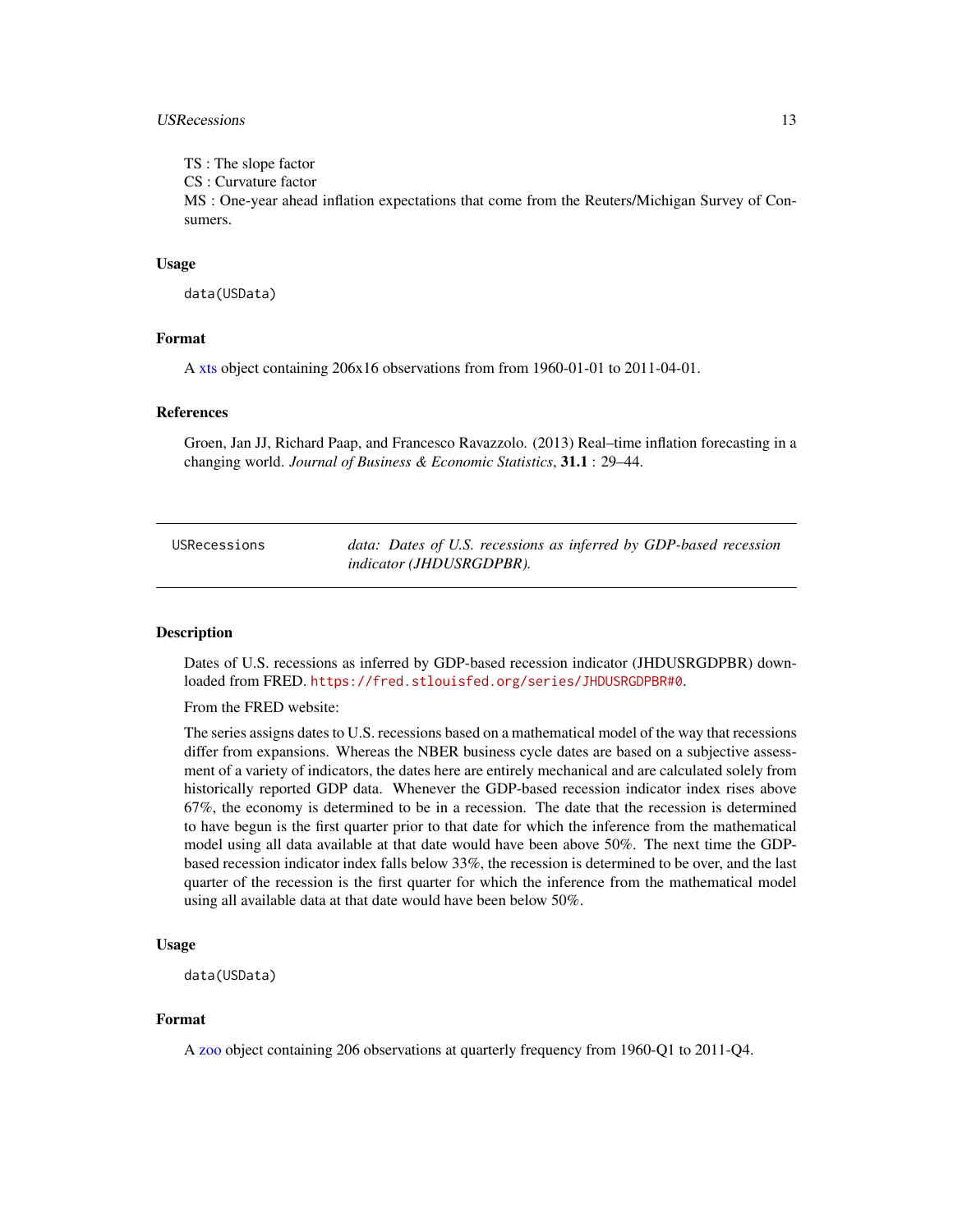### References

Hamilton, James, Dates of U.S. recessions as inferred by GDP-based recession indicator [JHDUS-RGDPBR], retrieved from FRED, Federal Reserve Bank of St. Louis; [https://fred.stlouisfed.](https://fred.stlouisfed.org/series/JHDUSRGDPBR) [org/series/JHDUSRGDPBR](https://fred.stlouisfed.org/series/JHDUSRGDPBR), February 4, 2018.

### Examples

data("USRecessions")